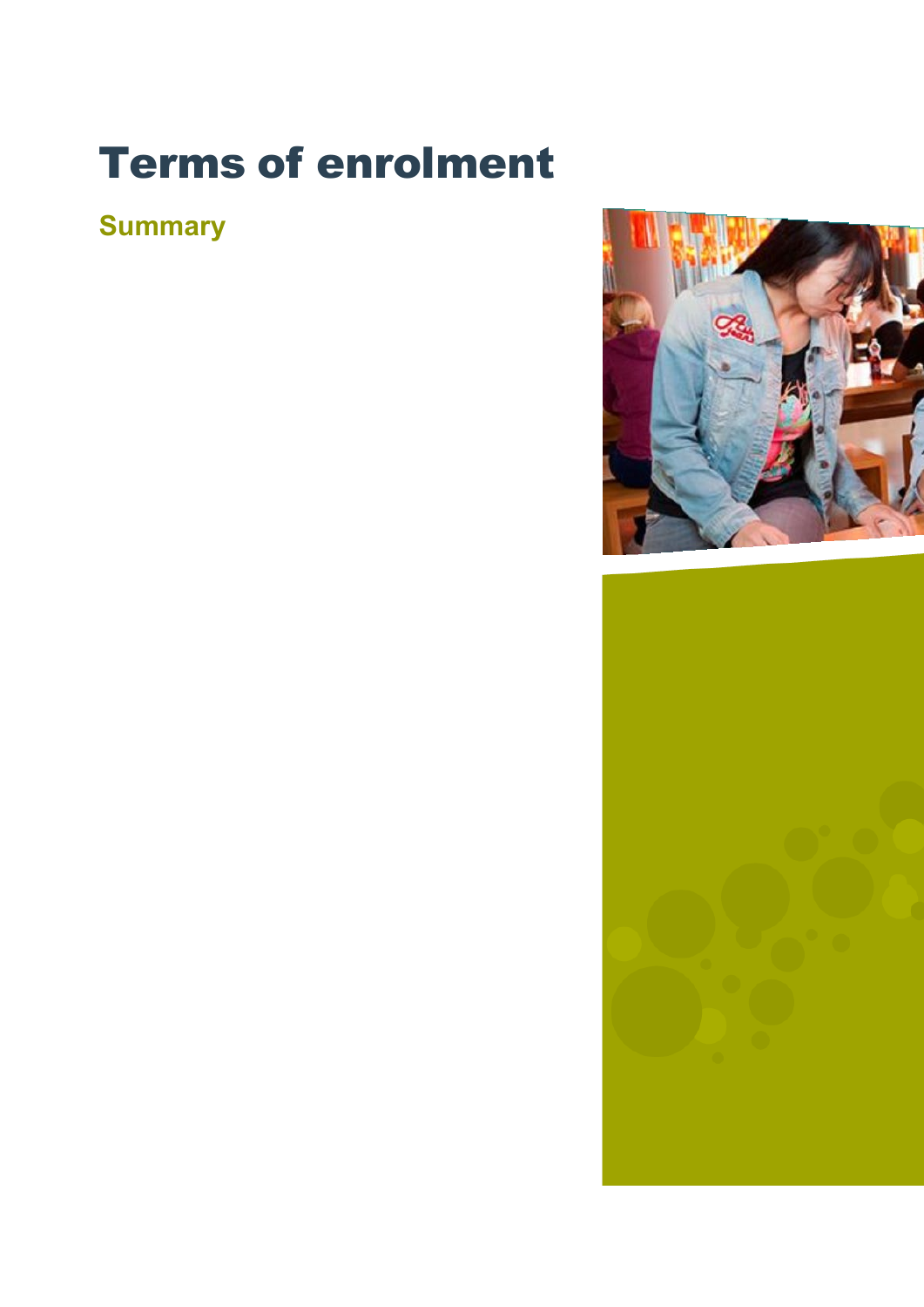## **Content**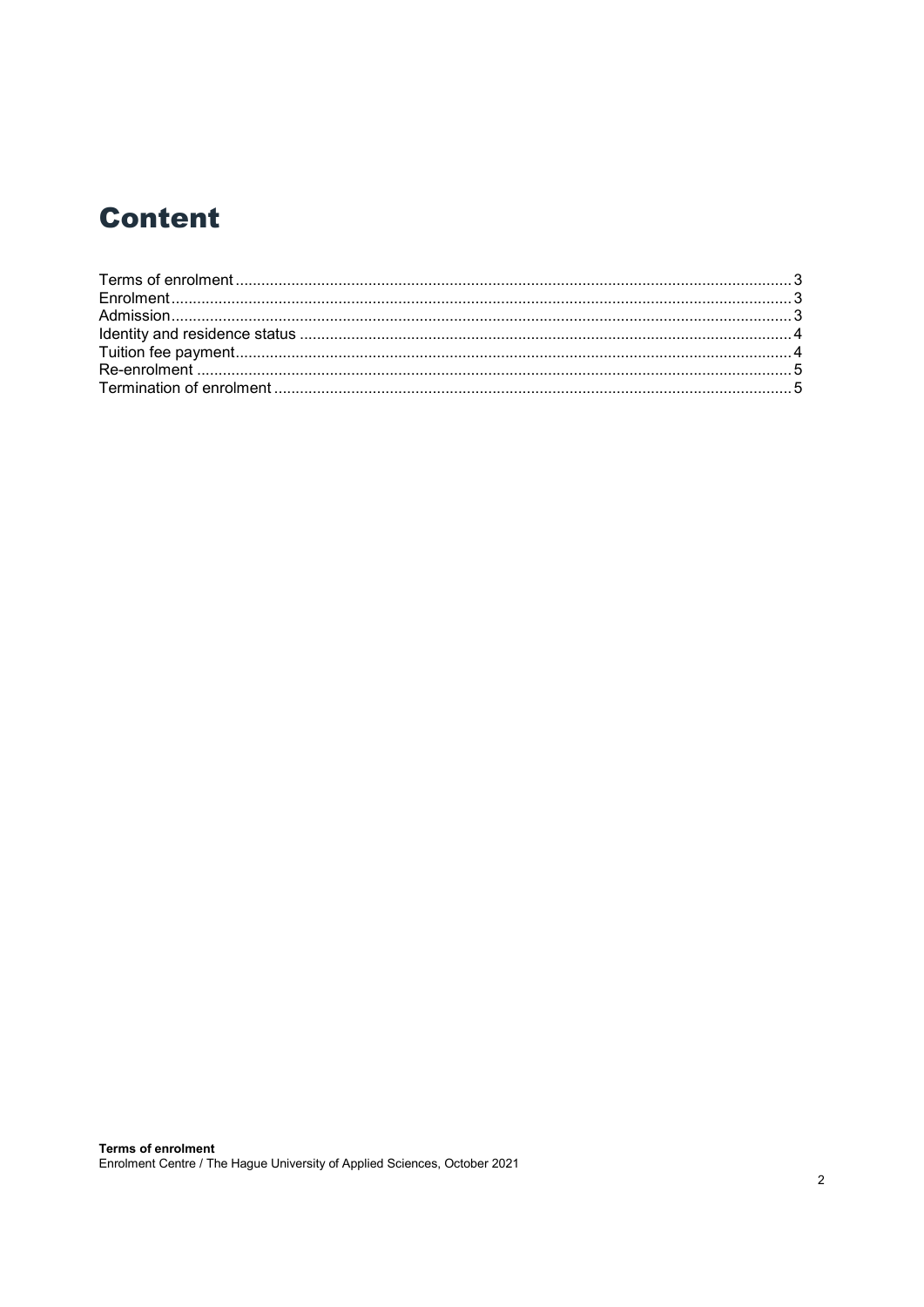## <span id="page-2-0"></span>Terms of enrolment

There are certain terms and conditions attached to enrolment as a student at The Hague University of Applied Sciences (THUAS). These terms are laid out in the Students' Charter (Regulations on Enrolment and Disenrolment). At this page, you'll find the most important terms of enrolment.

Note: no rights can be derived from this page and its content. Rights can only be derived from the Wet op [het Hoger Onderwijs en Wetenschappelijk Onderzoek \(WHW\)](https://wetten.overheid.nl/BWBR0005682/2021-10-01) (Higher Education and Research Act, only available in Dutch) and the Regulations for [Enrolment and de-registration of Bachelor's and Associate](https://www.thehagueuniversity.com/study-choice/applications-finances-and-moving-here/applying/entry-requirements)  [Degree Programmes.](https://www.thehagueuniversity.com/study-choice/applications-finances-and-moving-here/applying/entry-requirements)

#### <span id="page-2-1"></span>Enrolment

- In order to be enrolled, you must have submitted a request for enrolment via [Studielink. F](http://www.studielink.nl/)or most programmes, this request must have been submitted before 1 May. Visit the page on [application deadlines](https://www.thehagueuniversity.com/study-choice/applications-finances-and-moving-here/applying/how-to-apply) for more information. If you haven't met these requirements in time, your application will be rejected.
- In addition, your identity and eligibility must have been confirmed. If additional requirements apply, such as a an assessment, or job requirements, these have to be met. Non-Dutch students must prove that they have legal residency in the Netherlands. Students who did not complete their prior education in the Netherlands must meet the [language criteria. A](https://www.thehagueuniversity.com/study-choice/applications-finances-and-moving-here/applying/entry-requirements)lso, you must have arranged payment of tuition fees.
- If you do not meet all of the enrolment criteria on 1 September, enrolment may be denied.
- Enrolment [starting on another date than 1 September w](https://www.thehagueuniversity.com/study-choice/applications-finances-and-moving-here/contacts-and-faqs)ill only be allowed after consentby the faculty director.

#### <span id="page-2-2"></span>Admission

- You must prove that you meet the entry requirements of the programme. These can be found on the [programmes website. O](http://www.thehagueuniversity.com/programmes/bachelors)ne of these criteria is the verification of a prior education that gives access to the programme. This may be done by automatic verification through Studielink, or by presenting the original diploma, grade list and translation (if applicable).
- If you do not meet the admission criteria, you may on certain conditions partake in an [admissions](https://www.thehagueuniversity.com/study-choice/applications-finances-and-moving-here/applying/entry-requirements) test. You will be admitted after passing this test.
- If you did not complete your prior education in the Netherlands you must demonstrate your language proficiency by means of a [language test.](https://www.thehagueuniversity.com/study-choice/applications-finances-and-moving-here/applying/entry-requirements)
- For the Dutch-taught Skin Therapy programme a [decentralised selection \(](https://www.dehaagsehogeschool.nl/studie-kiezen/alles-over-aanmelden-en-inschrijven/aanmelden-hoe-doe-je-dat)link in Dutch) applies. You must partake in the selection moments and be allocated a place in order to be enrolled.
- The programme management is responsible for assessing any other admission criteria, if applicable for your programme (additional requirements and work related requirements).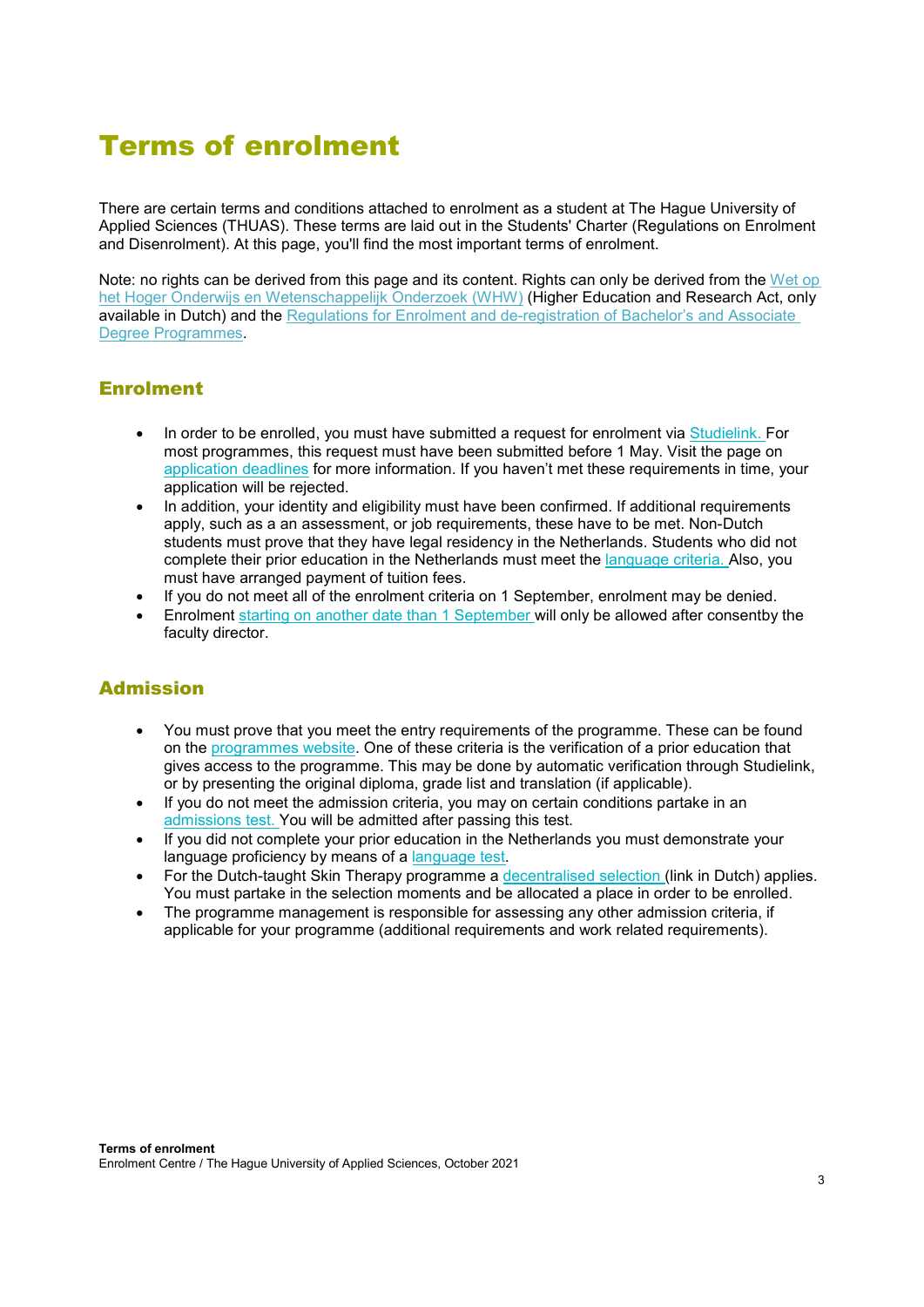#### <span id="page-3-0"></span>Identity and residence status

- Your identity must be verified. If you are living in the Netherlands, your identity will be automatically verified when you log on to Studielink with DigiD. If verification fails, you must hand in a copy of your passport, European identity card, or residence permit.
- If you do not hold EU/EEA nationality, you must prove that you have legal residence in the Netherlands during the entire first month of your enrolment. You must hand in a copy of a valid Dutch residence permit to prove this.

#### <span id="page-3-1"></span>Tuition fee payment

- [Tuition fee](https://www.thehagueuniversity.com/study-choice/applications-finances-and-moving-here/finance/tuition-fees) payment takes place by means of a digital direct debit authorisation (in one or more instalments) in Studielink. If your employer will pay the tuition fees, the Garantieverklaring may be completed. If you do not have a Dutch bank account the entire tuition fee has to be transferred to THUAS' bank account before the start of the academic year.
- Upon the authorisation of tuition fee payment, you and the account holder agree to the following terms and conditions:
	- $\circ$  The Stg. HBO Haaglanden, The Hague, is granted authorisation to withdraw the tuition fees for the academic year concerned.
	- $\circ$  Insofar you and the account holder are not the same person, you authorise payment of the tuition fees by the account holder.
	- $\circ$  The account holder and you (and/or parent/guardian) are both jointly and individually liable for full and timely payment.
	- $\circ$  The authorisation cannot be prematurely revoked.<br> $\circ$  The account holder will ensure that the account ba
	- The account holder will ensure that the account balance is sufficient to cover the tuition fee payment on the tuition fee payment dates.
	- $\circ$  Should you fail to qualify for the statutory rate, the institutional tuition fee will be debited. Click here for [detailed information on](https://www.thehagueuniversity.com/study-choice/applications-finances-and-moving-here/finance/tuition-fees) the tuition fee rates.
	- o How much in tuition fees you will have to pay is based on the information known at THUAS. In case of relevant changes in this information, the tuition fees will be adjusted accordingly.
	- o All terms and conditions regarding collection of tuition fees that can be found [on our](https://www.thehagueuniversity.com/study-choice/applications-finances-and-moving-here/finance/tuition-fees) [website.](https://www.thehagueuniversity.com/study-choice/applications-finances-and-moving-here/finance/tuition-fees)
- If you and/or the account holder are in arrears of payment, even after having received a reminder, your enrolment will be terminated. you ae then no longer entitled to attend classes and sit exams. The amount due will then be collected by a bailiff. The associated additional costs and charges will have to be paid by you.